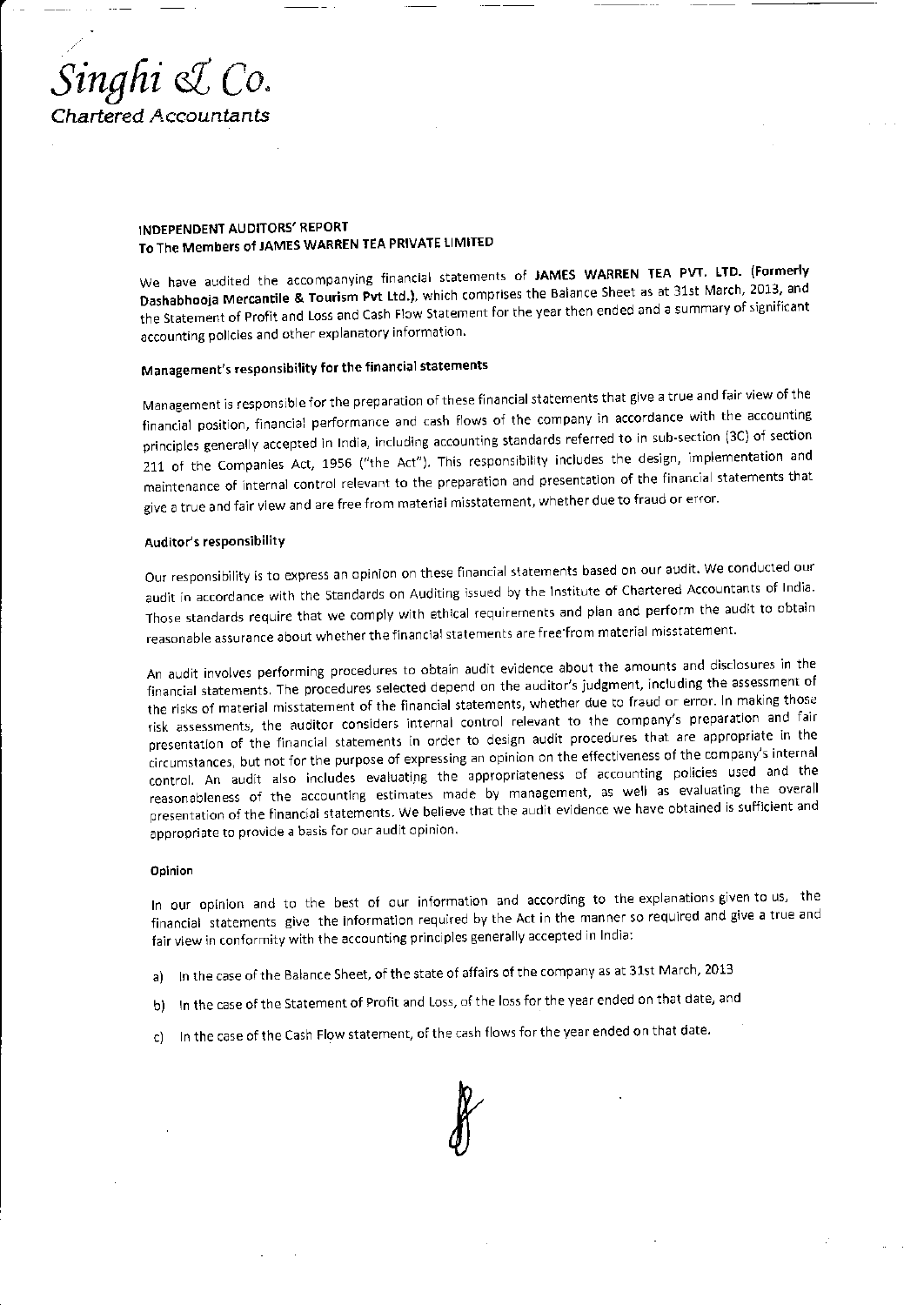

..**.....contd**.

#### Report on other legal and regulatory requirements

1) As required by the Companies (Auditor's Report) Order, 2003 ("the Order") as amended by the Companies (Auditor's Report) (Amendment) Order, 2004 issued by the Central Government of India in terms of sub-section (4A) of section 227 of the Act is not applicable to the company for the financial year.

2) As required by section 227(3) of the Act, we report that:

i) We have obtained all the information and explanations which to the best of our knowledge and belief were necessary for the purpose of our audit.

ii) In our opinion proper books of account as required by law have been kept by the company so far as appears from our examination of those books.

iii) The Balance Sheet, Statement of Profit and Loss and Cash Flow Statement dealt with the this report are in agreement with the books of account.

iv) In our opinion, the Balance sheet, Statement of Profit and Loss, and Cash Flow Statement comply with the accounting standards referred to in sub-section (3C) of section 211 of the Companies Act, 1956.

v) On the basis of written representations received from the directors as on 31st March 2013, and taken on record by the Board of Directors, none of the directors is disqualified as on 31st March 2013, from being appointed as a director in terms of clause (g) of sub-section (1) of section 274 of the Companies Act, 1956.

For SINGHI & CO. Chartered/Accountants **Firm Registration** No.302049E

(ANURAG SUNGHI) Partner

Membership No. 066274

Place: Kolkata

Dated: 27<sup>th</sup> day of May, 2013.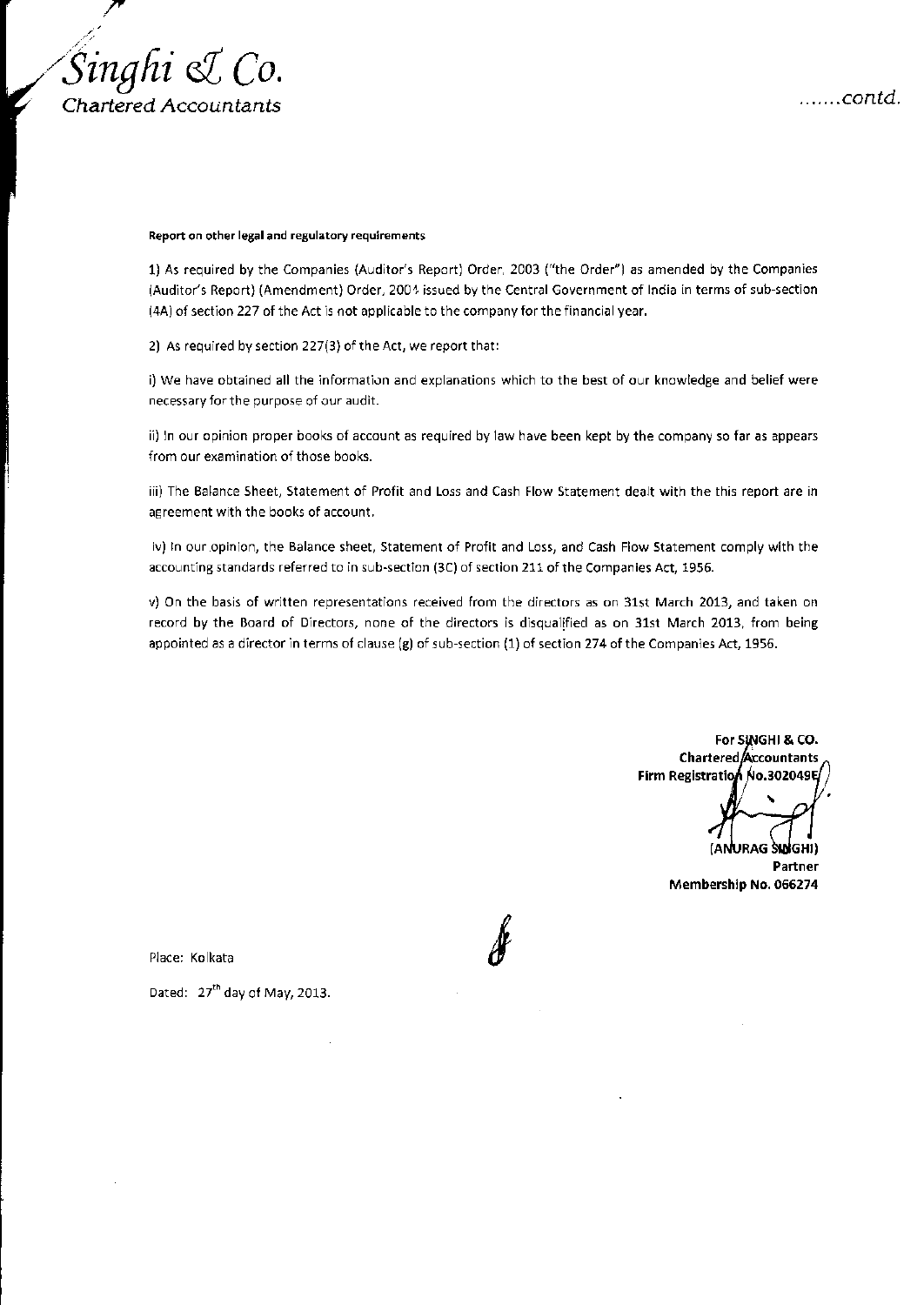# James Warren Tea Private Limited (Formerly Dashabhooja Mercantile & Tourism Private Limited)

# **Balance Sheet as at 31st March, 2013**

|                                  |                | All Figures in Rs. |             |
|----------------------------------|----------------|--------------------|-------------|
|                                  |                | As at              | As at       |
|                                  |                | 31st March,        | 31st March, |
|                                  | <b>Notes</b>   | 2013               | 2012        |
| <b>EQUITY AND LIABILITIES</b>    |                |                    |             |
| <b>Shareholders' Funds</b>       |                |                    |             |
| Share Capital                    | 1              | 500,000            | 100,000     |
| Reserves and Surplus             | $\overline{2}$ | (107, 376)         |             |
|                                  |                | 392,624            | 100,000     |
| <b>Current Liabilities</b>       |                |                    |             |
| <b>Trade Payables</b>            |                | 749,610            |             |
| <b>Other Current Liabilities</b> | 3              | 22,472             | 3,500       |
|                                  |                | 772,082            | 3,500       |
|                                  |                | 1,164,706          | 103,500     |
| <b>ASSETS</b>                    |                |                    |             |
| Non-current Assets               |                |                    |             |
| Other Non- Current Assets        | 4              |                    | 58,085      |
|                                  |                |                    | 58,085      |
| <b>Current Assets</b>            |                |                    |             |
| <b>Trade Receivables</b>         | 5              | 788,150            |             |
| Cash and Bank Balances           | 6              | 376,556            | 45,415      |
|                                  |                | 1,164,706          | 45,415      |
|                                  |                | 1,164,706          | 103,500     |
| <b>Notes to Accounts</b>         | 8              |                    |             |
|                                  |                |                    |             |

The Notes referred to above form an integral part of the Financial Statements.

As per our Report of even date.

Singhi & Co.

 $\bar{z}$ 

# ON BEHALF OF THE BOARD OF DIRECTORS

| Firm Registration Number - 302049E        | James Warren Tea Private Limited | James Warren Tea Private Limited |
|-------------------------------------------|----------------------------------|----------------------------------|
| Chartered Accountants                     | s. luga                          | April $2$ $\rightarrow$          |
| For SINGHI & CO.<br>Chartered Accountants | Director                         | Director                         |

For SING Chartere Partneregis (p) ion No. (1) 2049E Membership Number  $\frac{7}{66274}$ ANURAG SAGE<br>Kolkata, 27 hamax, 2013 ¦GHI Membership No. 66274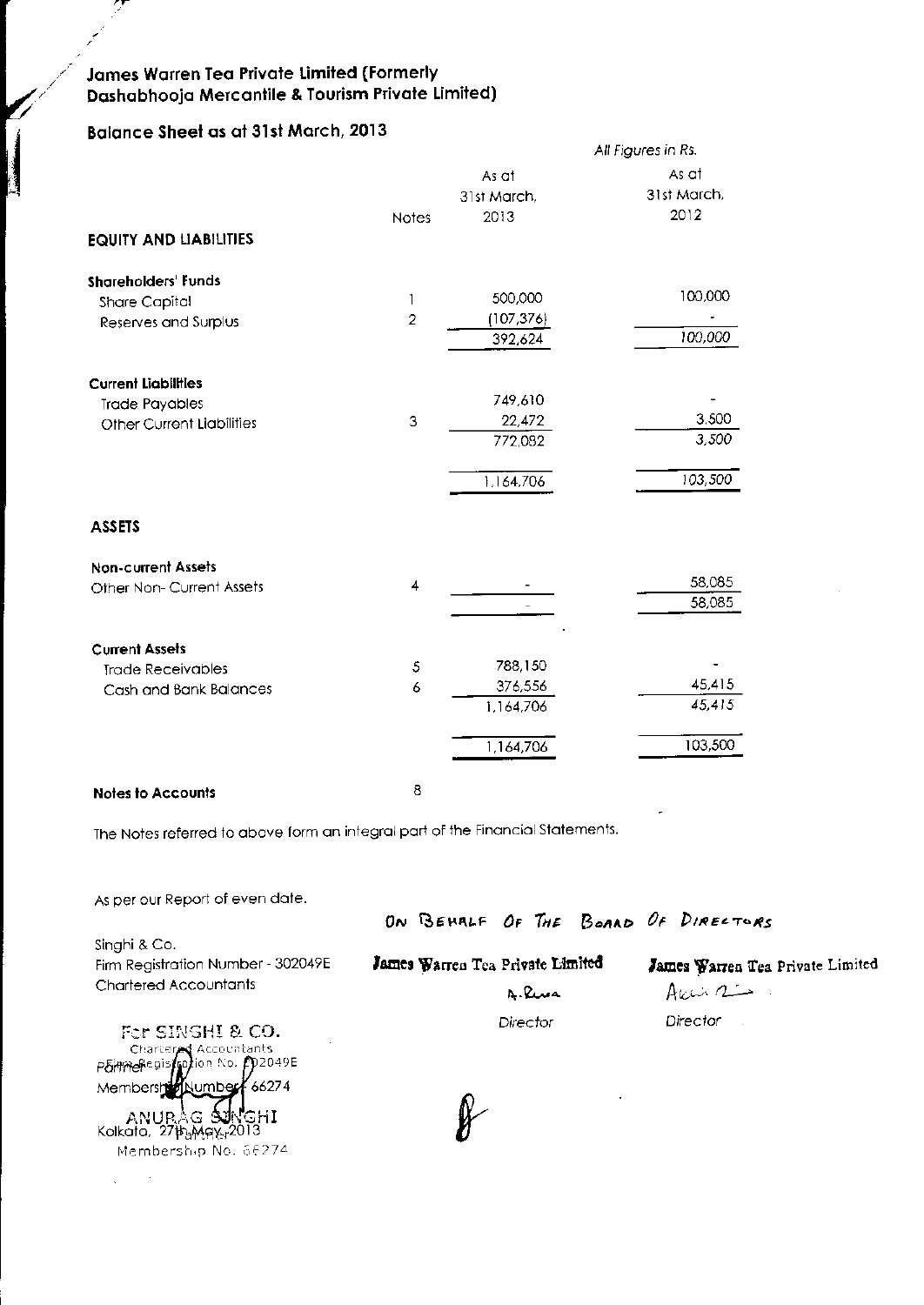# James Warren Tea Private Limited (Formerly Dashabhooja Mercantile & Tourism Private Limited)

7

# Statement Of Profit And Loss For The Year Ended 31St March, 2013

|                                                                                                                  |              |                | All Figures in Rs. |
|------------------------------------------------------------------------------------------------------------------|--------------|----------------|--------------------|
|                                                                                                                  |              | Year ended     | Year ended         |
|                                                                                                                  | <b>Notes</b> | 31st March, 13 | 31st March, 12     |
| Revenue                                                                                                          |              |                |                    |
| Revenue from Trading Operation                                                                                   |              | 1,689,588      |                    |
| <b>Total Renenue</b>                                                                                             |              | 1,689,588      |                    |
| <b>Expenses</b>                                                                                                  |              |                |                    |
| Cost of Goods Sold                                                                                               |              | 1,599,541      |                    |
| Other Expenses                                                                                                   | 7            | 197,423        |                    |
| <b>Total Expenses</b>                                                                                            |              | 1,796,964      |                    |
| Profit/ (Loss) before Tax                                                                                        |              | (107, 376)     |                    |
| <b>Tax Expense</b>                                                                                               |              |                |                    |
| Current Tax                                                                                                      |              |                |                    |
| Deferred Tax                                                                                                     |              |                |                    |
| Profit (Loss) for the Year                                                                                       |              | (107, 376)     |                    |
|                                                                                                                  |              |                |                    |
| <b>Earnings per Equity Share</b><br>Basic and Diluted Earnings per Share of `10 each (Rs)<br>(Refer note no 8.4) |              | (4.37)         |                    |
| <b>Notes to Accounts</b>                                                                                         | 8            |                |                    |

The Notes referred to above form an integral part of the Financial Statements.

As per our Report of even date.

| Singhi & Co.                                                       | ON BEHALF OF THE BOARD OF DIRECTORS |                                  |
|--------------------------------------------------------------------|-------------------------------------|----------------------------------|
| Firm Registration Number - 302049E<br><b>Chartered Accountants</b> | James Warren Tea Private Limited    | James Warren Tea Private Limited |
|                                                                    | A. lui                              | Arcin $2$                        |
| For SINGHI & CO.<br>Chartered Accountants                          | Director                            | Director                         |

For Ch Firm Regi Partner Membership Num<br>ANURAG ST 66274 Partner Kölrenberzhin May, 2073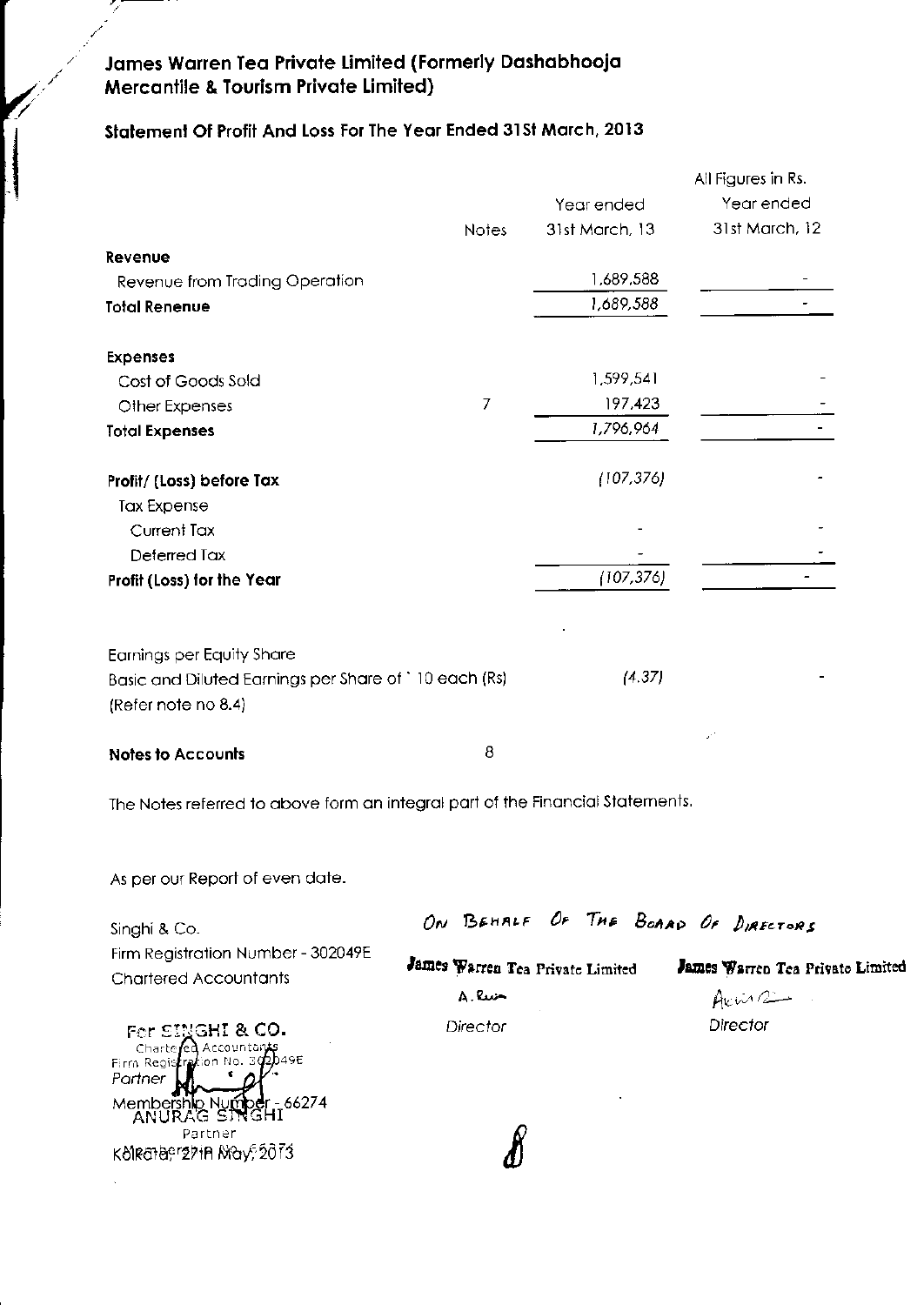# James Warren Tea Private Limited (Formerly Dashabhooja Mercantile & **Tourism Private Limited)**

|  | <b>Article 1315 Flow Statement for the year ended 31st March, 2015</b> |
|--|------------------------------------------------------------------------|
|--|------------------------------------------------------------------------|

|                                                        | Current Year        | Previous Year |
|--------------------------------------------------------|---------------------|---------------|
| A. Cash Flow from operating activities                 | (107, 376)          |               |
| Profit / (Loss) before Taxation                        |                     |               |
| Add, Preliminary Expenses written off                  | 58,085<br>(49, 291) |               |
| Adjustments for changes in                             | (788, 150)          |               |
| <b>Trade and Other Receivables</b>                     | 768,582             |               |
| Trade Payables and Other Liabilities                   | (68, 859)           |               |
| Net Cash from operating activities                     |                     |               |
| <b>8. Cash Flow from investing activities</b>          |                     | (3,500)       |
| Addition in Other Current Assets                       |                     | (3,500)       |
| C. Cash Flow from financing activities                 |                     |               |
| Proceeds from Issue of Share Capital                   | 400,000             |               |
| Net Cash from / (used) in financing activities         | 400,000             |               |
| Net increase / (decrease) in Cash and Cash Equivalents | 331,141             | (3,500)       |
| Cash and Bank Balonces                                 |                     | 48,915        |
| Opening Balance                                        | 45,415              |               |
| Cash and Bank Balances [Note 6]                        |                     |               |
|                                                        | 376,556             | 45,415        |
| Closing Balance                                        |                     |               |

Cash and Bank Balances [Note 6]

The above Cash Flow Statement has been prepared under the Indirect Method as set out in the  $\mathbf{1}$ . Accounting Standard - 3 on Cash Flow Statement prescribed under the Companies Act, 1956.

The Notes referred to above form an integral part of the Cash Flow Statement.  $2.$ 

Previous year's figures have been regrouped or rearranged, wherever necessary. 3.

As per our Report of even date.

ON BEHALF OF THE BOARD OF DIMECTORS

James Warren Tea Private Limited James Warren Tea Private Li

All Figures in Rs.

Auchen

Director

A. Ruia

Director

Singht & CO. Firm Repetration ) Imposition 302049E Charlered Accountants ANUE STNGHI Partner Membership Number - 66274

Kolkata, 27th May, 2013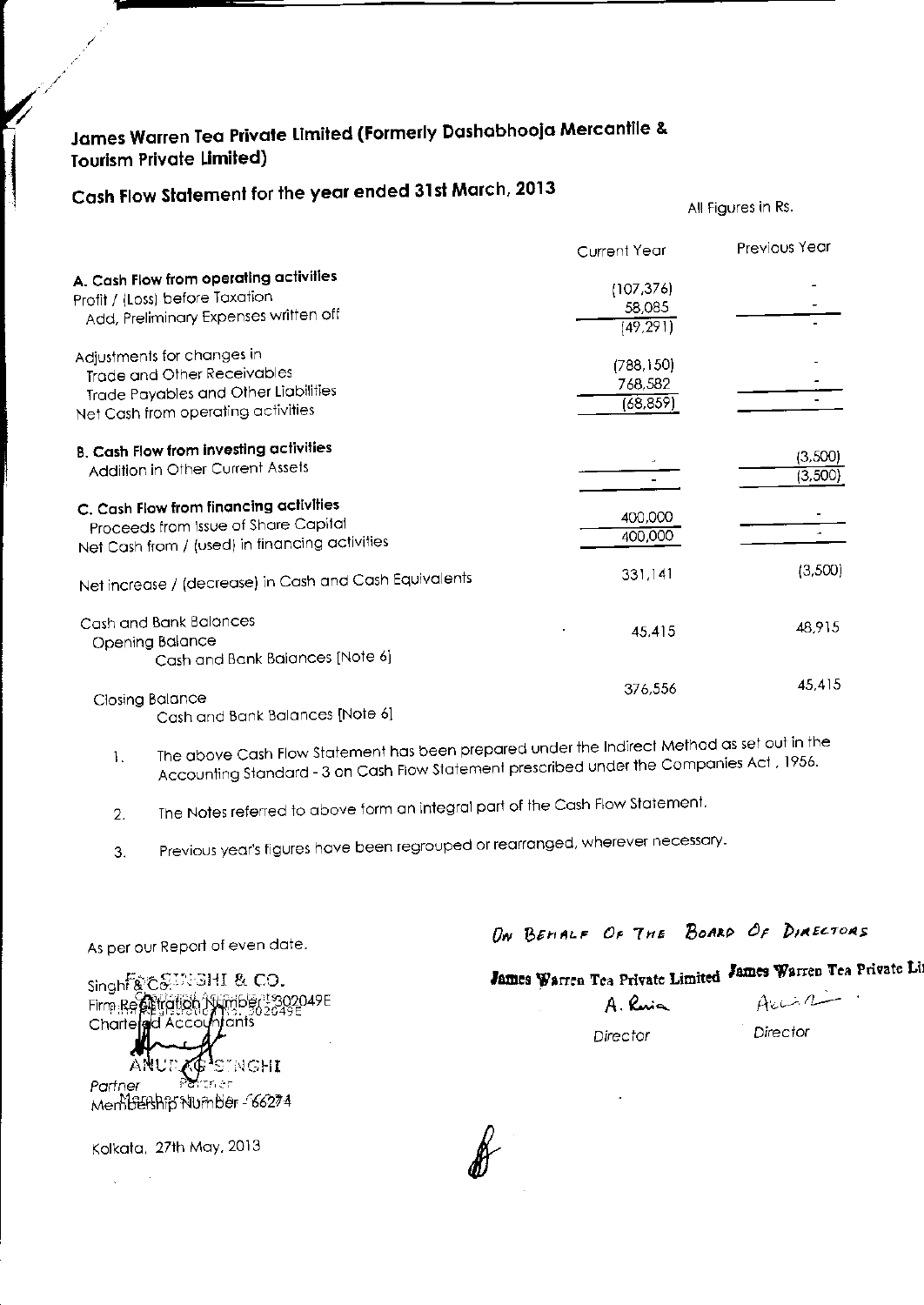| James Warren Tea Private Limited (Formerly Dashabhooja Mercantile & Tourism Private Limited) |  |
|----------------------------------------------------------------------------------------------|--|
| Notes to the Financial Statements                                                            |  |

|                                                         | All Figures in Rs. |    |               |    |
|---------------------------------------------------------|--------------------|----|---------------|----|
|                                                         | As at              |    | As at         |    |
|                                                         | 31st March,        |    | 31st March,   |    |
|                                                         | 2013               |    | 2012          |    |
| Note 1                                                  |                    |    |               |    |
| <b>SHARE CAPITAL</b>                                    |                    |    |               |    |
| <b>Authorised</b>                                       |                    |    |               |    |
| 50000 Equity Shares of 10/-each                         | 500,000            |    | 500,000       |    |
| Issued, Subscribed and Fully Paid-up                    |                    |    |               |    |
| 50000 Equity Shares of 10/- each                        | 500,000            |    | 100,000       |    |
|                                                         | 500,000            |    | 100,000       |    |
|                                                         |                    |    |               |    |
| Reconciliation of the number of Equity Shares           |                    |    |               |    |
| Outstanding at the beginning of the year                | 10000              |    | 10000         |    |
| Shares issued during the year                           | 40000              |    |               |    |
| Outstanding at the end of the year                      | 50000              |    | 10000         |    |
| Shareholders holding more than 5% shares of the Company |                    |    |               |    |
| Name                                                    | No. of Shares      | %  | No. of Shares | %  |
| Mr Subash Lama                                          |                    |    | 6000          | 60 |
| Mr Mahaveer Prasad Mundhra                              |                    |    | 4000          | 40 |
| Mr Anil Kumar Ruia                                      | 4000               | 8  |               |    |
| Mr Akhil Kumar Ruia                                     | 22800              | 46 |               |    |
| Mr Ankit Govind Ruig                                    | 22800              | 46 |               |    |

Rights, preferences and restrictions attached to shares

The Company has only one class of shares being Equity Shares having a par value of `10/- each. All equity shares rank pari passu in all respects including voting rights, entitlement to dividend and repayment of capital.

### Note 2

# RESERVES AND SURPLUS

### Surplus in Statement of Profit and Loss

Balance as at the beginning of the year Add : Profit for the Year Balance as at the end of the year



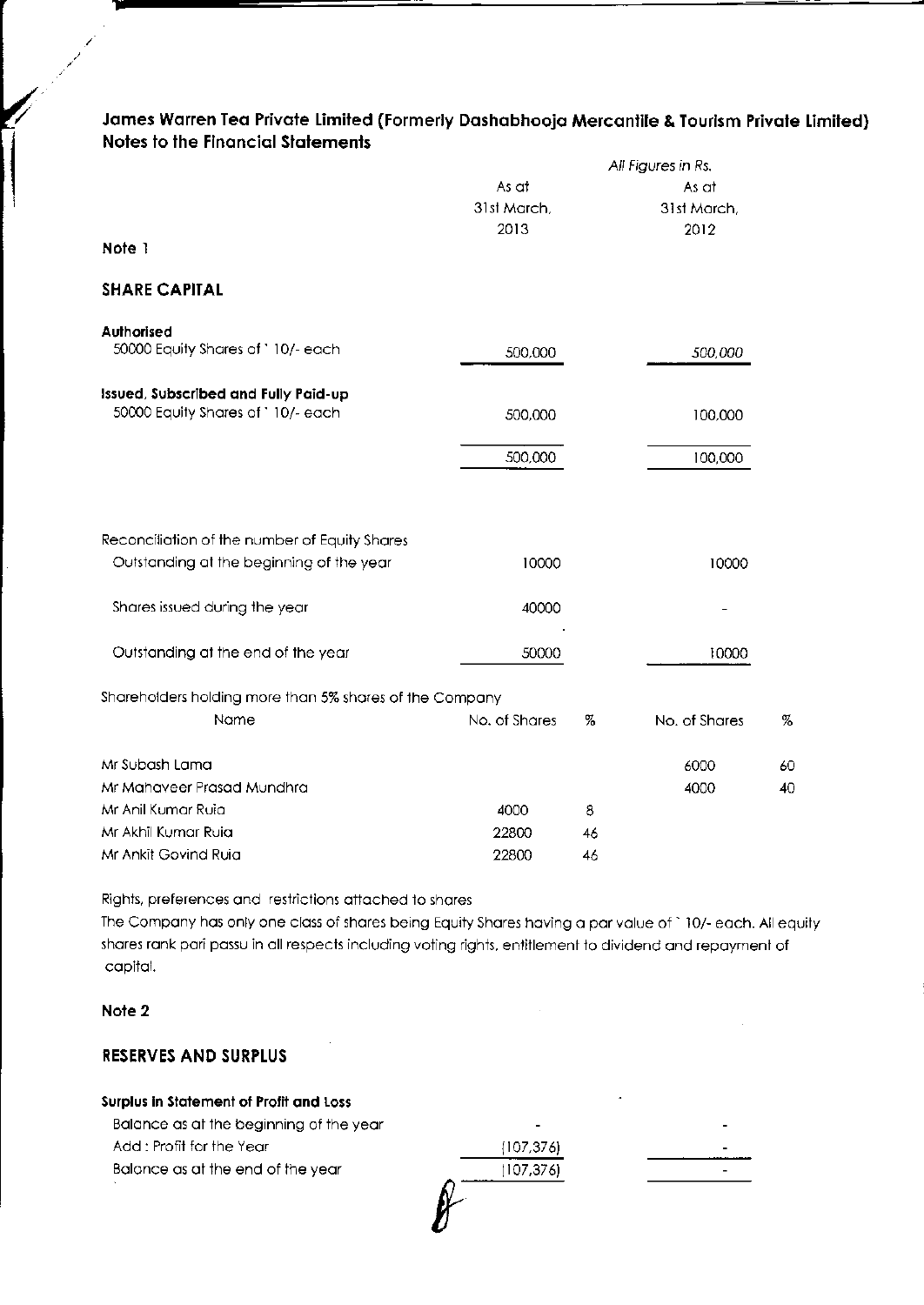|                                   | James Warren Tea Private Limited (Formerly Dashabhooja Mercantile & Tourism Private Limited) |  |
|-----------------------------------|----------------------------------------------------------------------------------------------|--|
| Notes to the Financial Statements |                                                                                              |  |

|                                          |             | All Figures in Rs. |
|------------------------------------------|-------------|--------------------|
|                                          | As at       | As at              |
|                                          | 31st March, | 31st March,        |
|                                          | 2013        | 2012               |
| Note 3                                   |             |                    |
| <b>OTHER CURRENT LIABILITIES</b>         |             |                    |
| Others                                   | 22,472      | 3,500              |
|                                          | 22,472      | 3,500              |
| Note 4                                   |             |                    |
| OTHER NON CURRENT ASSETS                 |             |                    |
| Preliminary Expenses                     |             |                    |
| Outstanding at the beginning of the year | 58,085      | 54,585             |
| Incurred during the year                 |             | 3,500              |
| Charged off during the year              | 58,085.     |                    |
| Outstanding at the end of the year       |             | 58,085             |

# Note 5

Ζ,

 $\mathscr{U}$ 

# **TRADE RECEIVABLES**

(Unsecured) Trade Receivable outstanding for a period exceeding six months

| Considered Good                    |         |  |
|------------------------------------|---------|--|
| Considered Doubtful                |         |  |
| Less: Provision for Doubtful Debts |         |  |
|                                    |         |  |
| Other Trade Receivable             |         |  |
| Considered Good                    | 788,150 |  |
| $\bullet$                          | 788,150 |  |
|                                    |         |  |

 $\cancel{k}$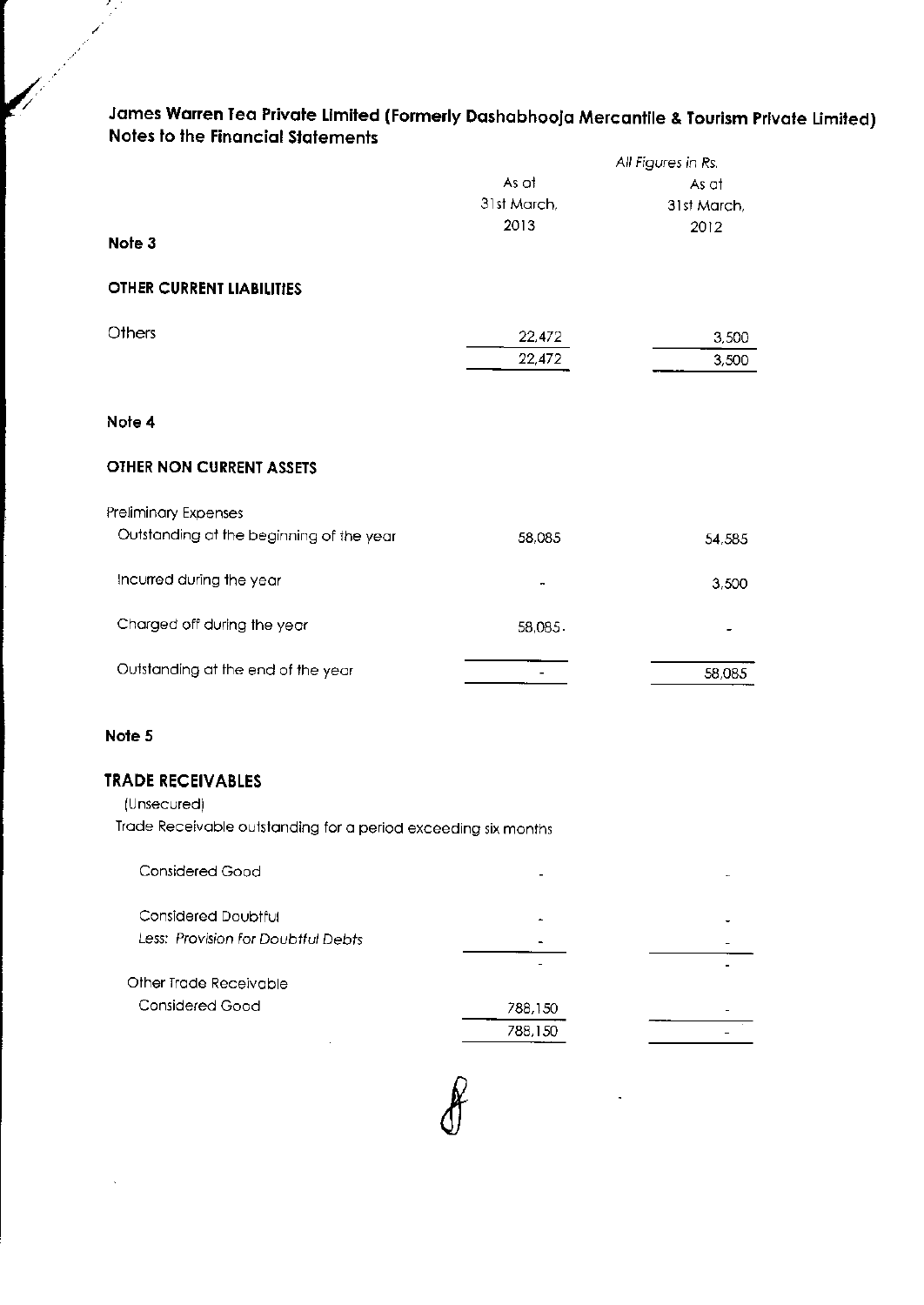# James Warren Tea Private Limited (Formerly Dashabhooja Mercantile & Tourism Private Limited) Notes to the Financial Statements

|                                                         | All Figures in Rs. |             |
|---------------------------------------------------------|--------------------|-------------|
|                                                         | As at              | As at       |
|                                                         | 31st March,        | 31st March, |
| Note 6                                                  | 2013               | 2012        |
| <b>CASH AND BANK BALANCES</b>                           |                    |             |
| Cash and Cash Equivalents<br><b>Balances with Banks</b> |                    |             |
| <b>Current Accounts</b>                                 | 332,789            | ۰           |
| Cash on hand                                            | 43,767             | 45,415      |
|                                                         | 376,556            | 45,415      |

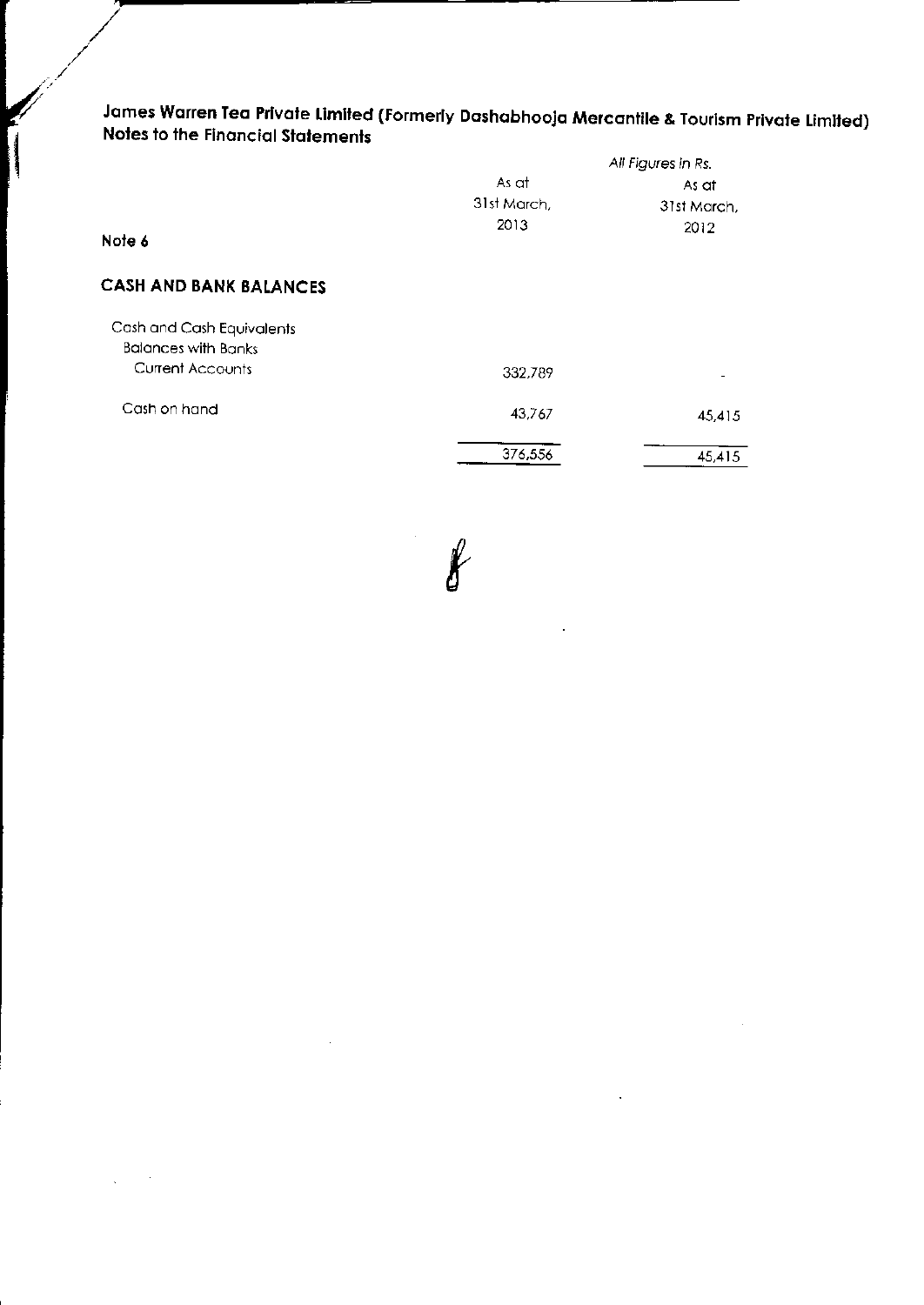# James Warren Tea Private Limited (Formerly Dashabhooja<br>Mercantile & Tourism Private Limited)

# Notes to the Financial Statements

|                                  | All Figures in Rs. |                |
|----------------------------------|--------------------|----------------|
|                                  | Year ended         | Year ended     |
|                                  | 31st March, 13     | 31st March, 12 |
| Note 7                           |                    |                |
| <b>OTHER EXPENSES</b>            |                    |                |
| <b>Professional Fees</b>         | 112,860            |                |
| Audit fees                       |                    |                |
| - Statutory Audit                | 20,000             |                |
| Preliminary Expenses written off | 58,085             |                |
| Miscellaneous Expenses           | 6,478              |                |
|                                  | 197,423            |                |
|                                  |                    |                |

 $\ell$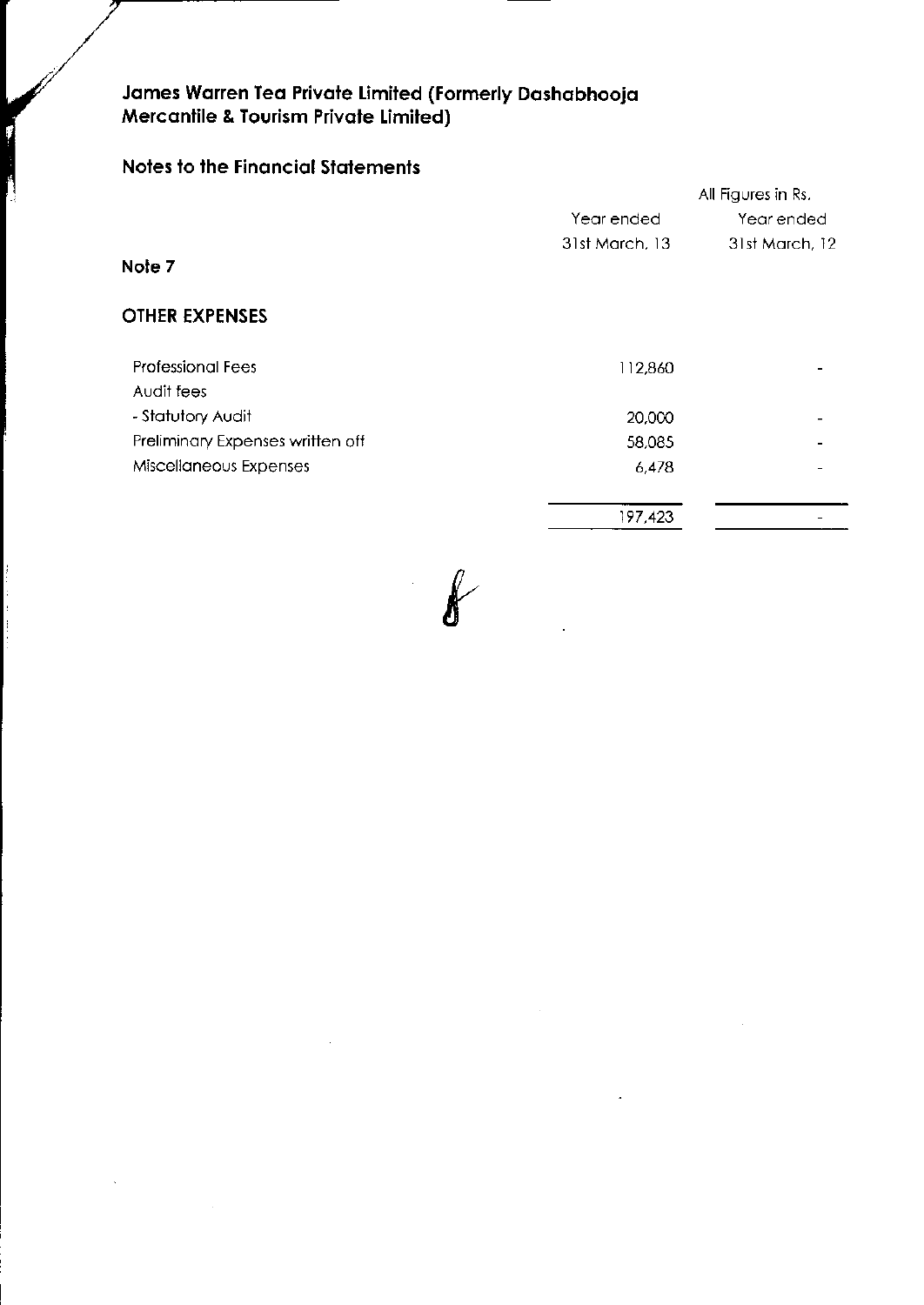# James Warren Tea Private Limited (Formerly Dashabhooja Mercantile & Tourism Private Limited)

# Notes to the Financial Statements

### Note 8

## 8. 1) Significant Accounting Policies

a) The financial statements have been prepared in accordance with the Companies Act, 1956 of India and the rules framed thereunder.

All asset and liabilities have been classified as Current or Non-current as per the Company's normal operating cycle and other criteria set out in the revised schedule VI to the Companies Act, 1956.

### b) Sales and Revenue Recognition

Disposal of Company's produce is accounted for as Sales whenever appropriate documents are received even when the proceeds are received after the accounting period.

Items of income and expense are recognised on accrual and conservative basis.

### c) Corporate Taxation

Current Tax is determined as the amount of income-tax payable/recoverable in respect of the taxable income for the current period.

Deferred Tax is recognised as the tax effect of timing differences being the differences between taxable income and accounting income that originated in one period and is capable of reversal in one or more subsequent periods.

Deferred Tax Assets are recognised subject to the consideration of prudence only to the extent that there is reasonable certainty that sufficient future taxable income will be available against which such deferred tax assets can be realised.

### d.) Contingent Liabilities

 $\sim 10^{-1}$ 

Contingent Liabilities are disclosed when there is a possible obligation which may arise from past events and the existence of which will be confirmed only by the occurance or non-occurance of one or more uncertain future events not wholly within the control of the Company or a present obligation that arises from past events where it is either not probable that an outflow of resources will be required to settle the obligation or reliable estimate of the amount cannot be made.

8. 2) Since the company has started operation during the year, whatever preliminary expenses lying unadjusted were fully written off during the year.

8. 3) During the year the company's name has been changed from Dashabhooja Mercantile & Tourism Private Limted to James Warren Tea Private Limited with effect from 10.09.2012.